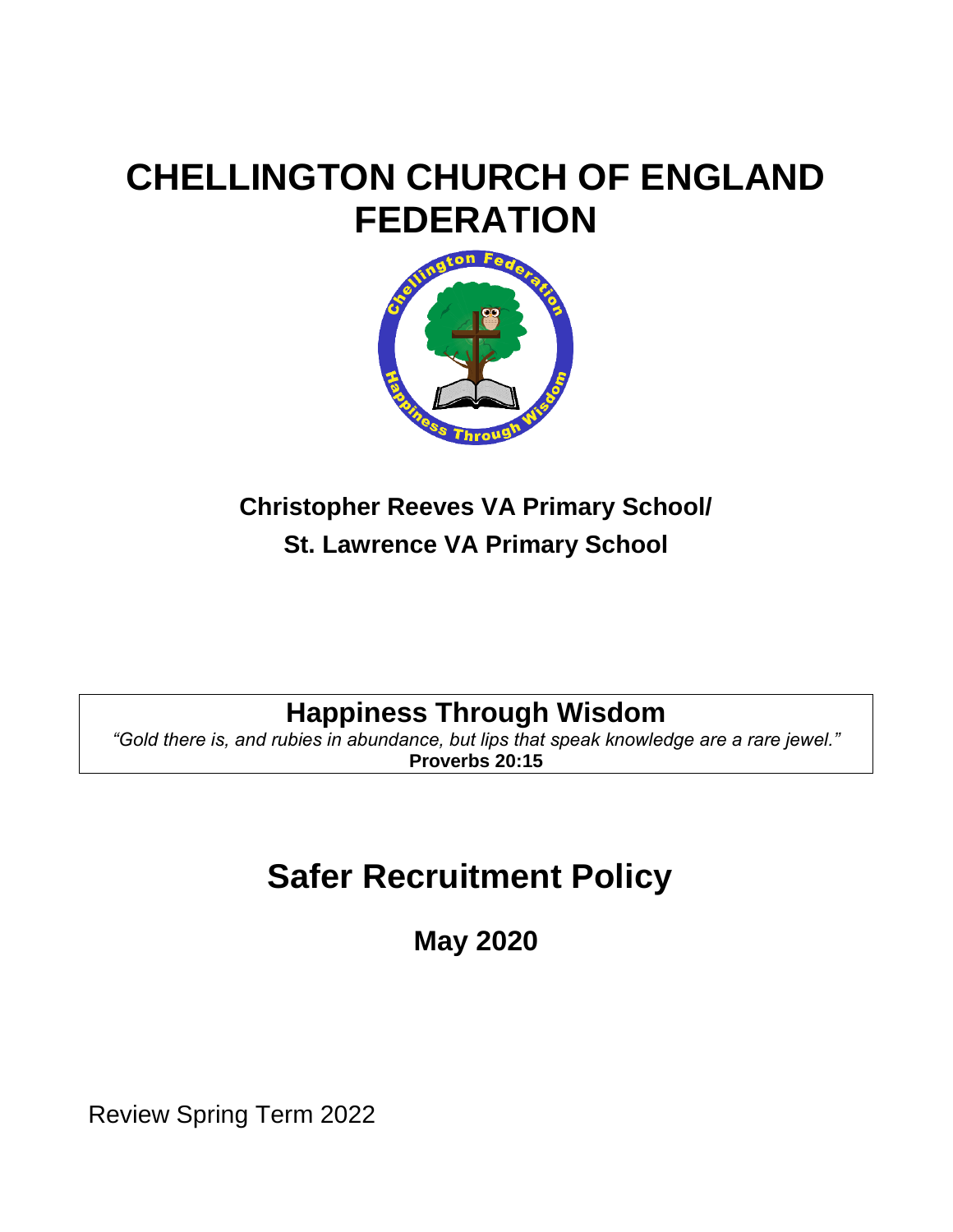# **CHELLINGTON FEDERATION**

## **SAFER RECRUITMENT POLICY**

#### **Safer Recruitment Policy**

The Chellington Federation is committed to safeguarding and promoting the welfare of children and expects all staff and volunteers to share this commitment.

In this context it is vital that the Federation applies recruitment and selection procedures that identify people who are unsuited to work with children.

The measures described in this policy should be applied in relation to everyone who has sole responsibility for the care of children for any length of time and, at the discretion of the Executive Headteacher, those who regularly come into contact with children in a supporting or voluntary capacity.

The Chellington Federation's Safer Recruitment Policy supports the statutory requirements outlined by the Department for Education, (DfE), Local Authority, (LA) guidance, Working Together to Safeguard Children, Department for Education, (DfE), 2018, Keeping Children Safe in Education, (DfE) September, 2019.

We will record all information on the checks carried out in the school's single central record (SCR). Copies of these checks, where appropriate, will be held in individuals' personnel files.

We follow requirements and best practice in retaining copies of these checks, as set out below.

#### **Aims**

- To attract the best possible applicants to vacancies
- To help deter, reject or identify people who might abuse children or are otherwise unsuited to working with them by having appropriate procedures for appointing staff
- To operate such procedures consistently and thoroughly while obtaining, collating, analysing and evaluating information from and about applicants
- To seek to secure an ongoing safe and secure environment for children by ensuring all staff are suitably trained in recognising and responding to signs of abuse.

#### **Safer Recruitment and DBS checks – Procedures**

#### **New staff**

#### Recruitment Panel:

Each recruitment panel must include a minimum of two people, preferably one Governor in addition to the Executive Headteacher, ensuring one of whom must have undertaken Safer Recruitment training.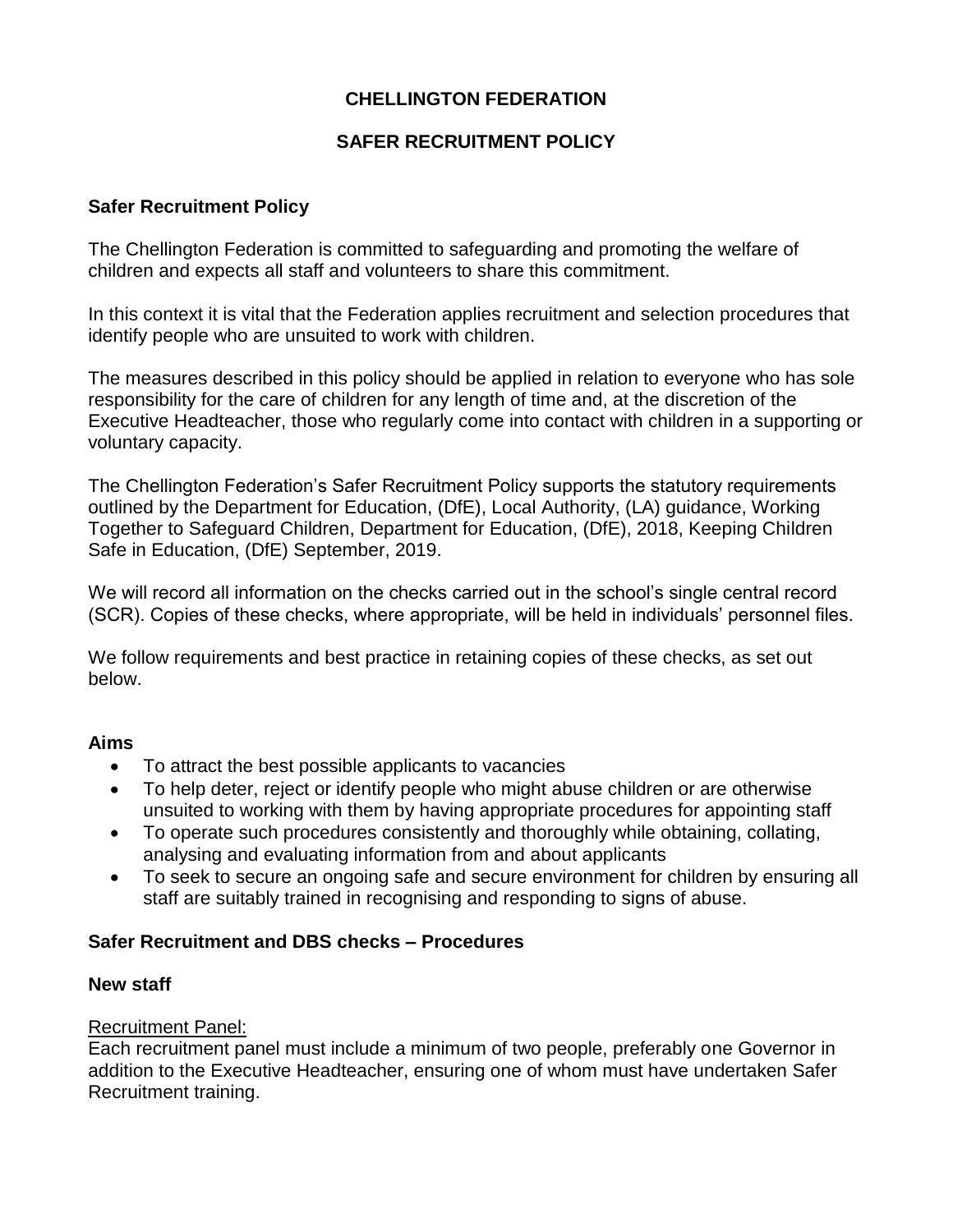The panel will:

- 1. Design/agree job description and person specification which will make reference to the responsibility for safeguarding and promoting the welfare of children and young people.
- 2. Prepare packs ready to be sent to applicants, against checklist:
	- Job Description
	- Personnel Specification
	- Selection Criteria
	- Post Title/Grade
	- Salary Grade- FTE
	- Hours per week
	- Type of contract
	- Closing Date
	- Contact details of the school
	- Welcome Letter
- 3. Shortlist candidates against specification for post.
- 4. Design interview questions matched to the specifications
- 5. Read application forms, check information from applicants, take up and satisfactorily resolve any discrepancies or anomalies.
- 6. Send letters/emails to applicants inviting to interview and ask them to bring originals of qualification documents.
- 7. Request written references; professional and character that answer specific questions to help assess an applicant's suitability to work with children and follow up any concerns. One of which must be the last place of work with children. (Telephone references acceptable if no written one available *only* at the shortlisting stage - a written follow up will be required.) Applicants can exercise the right to tick the box seeking their permission before seeking references. In the event of applicants being shortlisted and invited to interview they will be informed that written references will be sought.
- 8. Scrutinise references for verifiable information, whether applicant has any disciplinary sanctions or allegations which relate to the safety and well-being of children.
- 9. Conduct the chosen assessment methods, including a face to face panel interview (minimum of two persons, preferably one Governor in addition to the Executive Headteacher, ensuring one of whom must have undertaken safer recruitment training)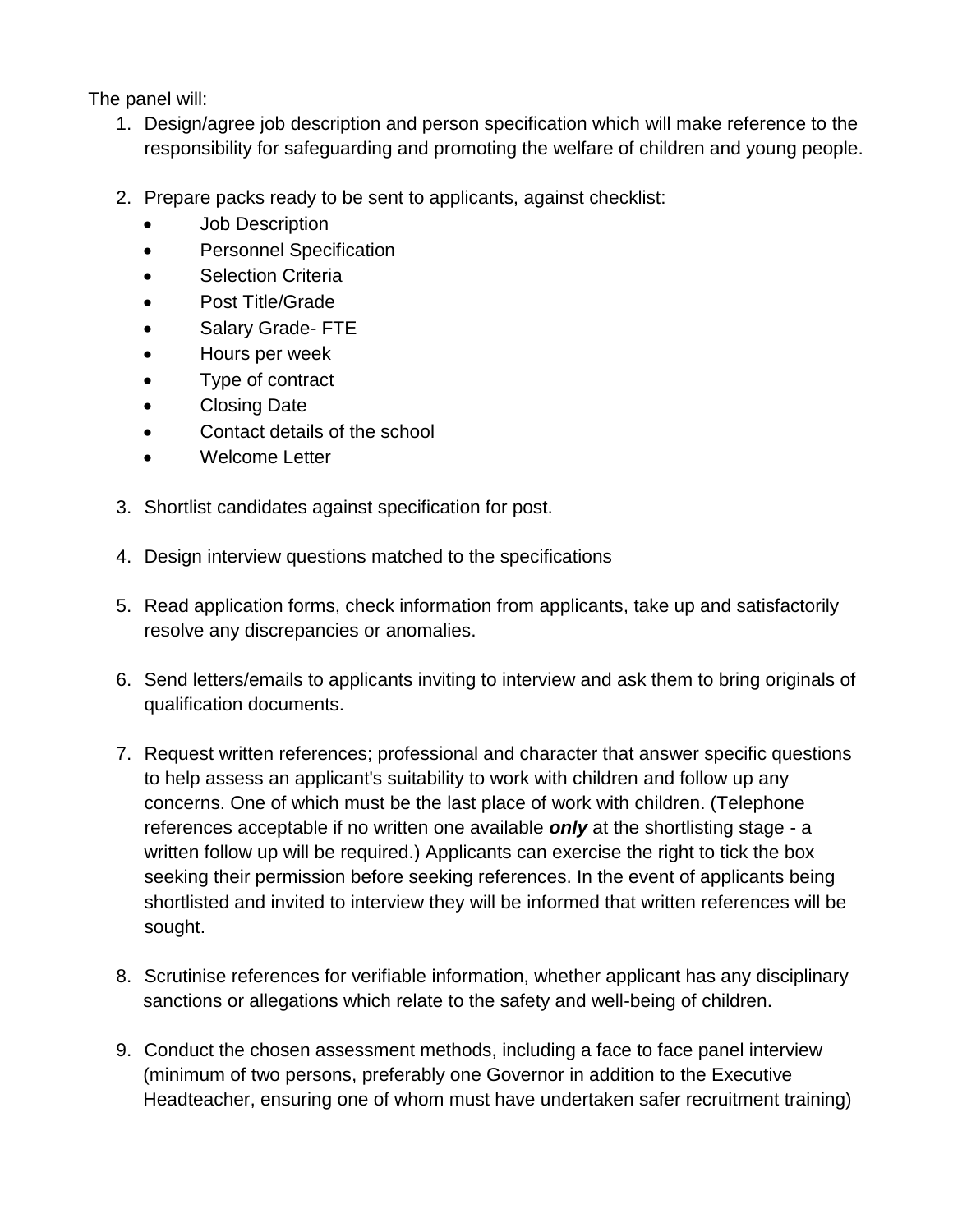to explore the candidate's suitability to work with children as well as his/her suitability for the post.

- 10.Check gaps/issues on the application form with the candidate/discuss criminal conviction history with candidate if applicable/probe candidate's attitude and motives towards safeguarding children and young people.
- 11.Verify the successful candidate's identity; Verify, where necessary, that the successful applicant has all the academic or vocational qualifications/professional registration claimed
- 12.Record all information on the checks carried out in the relevant school's single central record (SCR). Copies of these checks, where appropriate, will be held in individuals' personnel files. We follow requirements and best practice in retaining copies of these checks, as set out below.

## Job Adverts:

Job adverts will always include a statement about safeguarding responsibilities, the Federation's commitment to safeguarding and promoting the welfare of children

# Verification Checks:

When appointing new staff, we will:

- Verify their identity
- Obtain (via the applicant) an enhanced Disclosure and Barring Service (DBS) certificate, including barred list information for those who will be engaging in regulated activity (see definition below). We will not keep a copy of this for longer than 6 months
- Obtain a separate barred list check if they will start work in regulated activity before the DBS certificate is available
- Verify their mental and physical fitness to carry out their work responsibilities
- Verify their right to work in the UK. We will keep a copy of this verification for the duration of the member of staff's employment and for 2 years afterwards
- Verify their professional qualifications, as appropriate
- Ensure they are not subject to a prohibition order if they are employed to be a teacher

Carry out further additional checks, as appropriate, on candidates who have lived or worked outside of the UK, including (where relevant) any teacher sanctions or restrictions imposed by a European Economic Area professional regulating authority, and criminal records checks or their equivalent.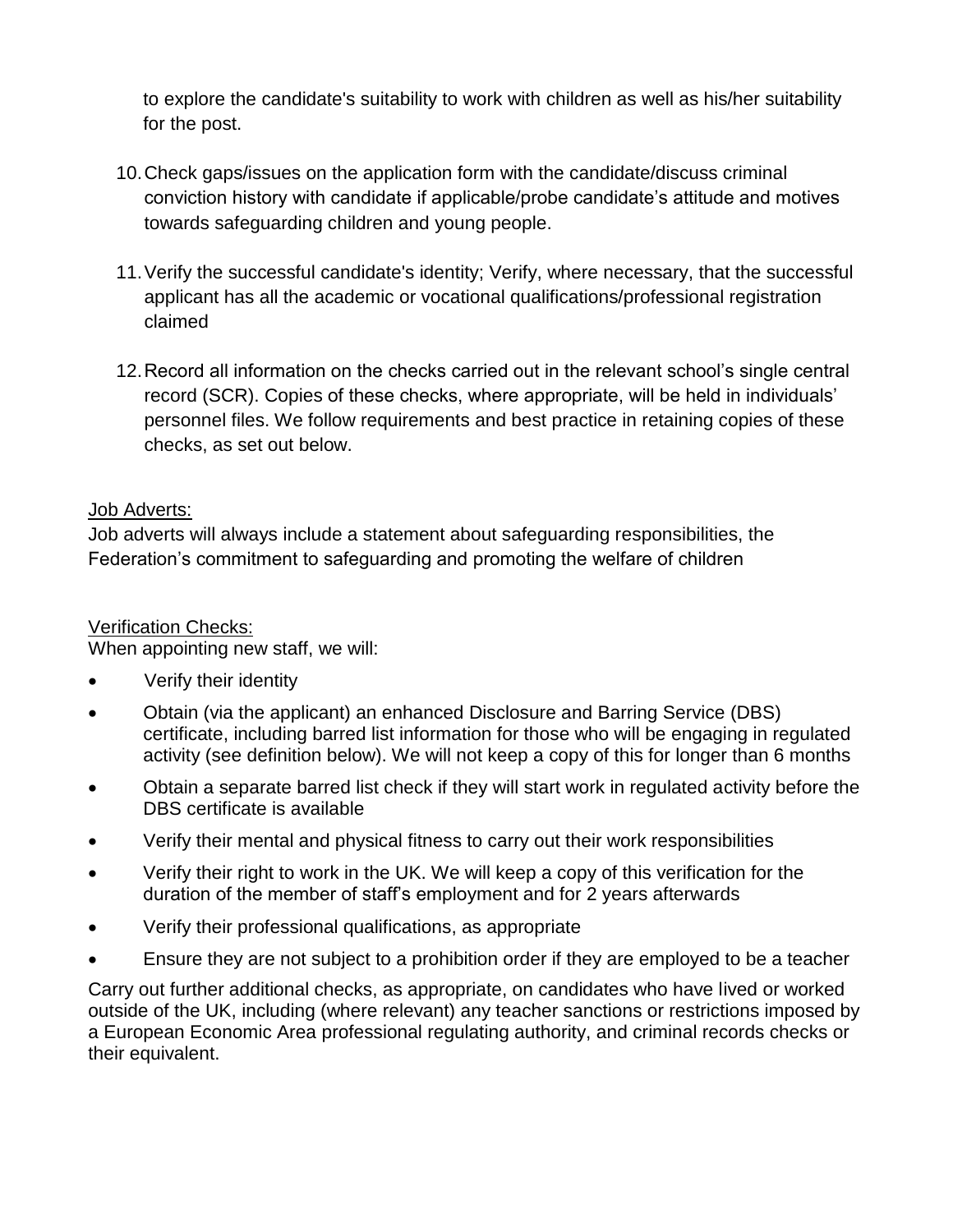#### *Update January 2021*

*Following Brexit in January 2021, the TRA Teacher Services system will no longer maintain a*  list of those teachers who have been sanctioned in EEA member states. The Chellington *Federation will therefore make any further checks they think appropriate so that any relevant events that occurred outside the UK can be considered. These checks could include, where available:*

- *criminal records checks for overseas applicants – Home Office guidance can be found on [GOV.UK;](http://gov.uk/) and for teaching positions*
- *obtaining a letter of professional standing from the professional regulating authority in the country in which the applicant has worked. Advice about which regulatory or professional bod applicants should contact is available from the National Recognition Information Centre for the United Kingdom, UK NARIC.*

We will ensure that appropriate checks are carried out to ensure that individuals are not disqualified under the 2018 Childcare Disqualification Regulations and Childcare Act 2006. Where we take a decision that an individual falls outside of the scope of these regulations and we do not carry out such checks, we will retain a record of our assessment on the individual's personnel file. This will include our evaluation of any risks and control measures put in place, and any advice sought.

#### Applications and References:

We will ask for written information about previous employment history and check that information is not contradictory or incomplete.

We will seek references on all short-listed candidates, including internal candidates, before interview. We will scrutinise these and resolve any concerns before confirming appointments. The references requested will ask specific questions about the suitability of the applicant to work with children.

#### *Regulated activity means a person who will be:*

- *Responsible, on a regular basis in a school or college, for teaching, training, instructing, caring for or supervising children; or*
- *Carrying out paid, or unsupervised unpaid, work regularly in a school or college where that work provides an opportunity for contact with children; or*
- *Engaging in intimate or personal care or overnight activity, even if this happens only once and regardless of whether they are supervised or not*

# **Existing staff**

If we have concerns about an existing member of staff's suitability to work with children, we will carry out all the relevant checks as if the individual was a new member of staff. We will also do this if an individual moves from a post that is not regulated activity to one that is.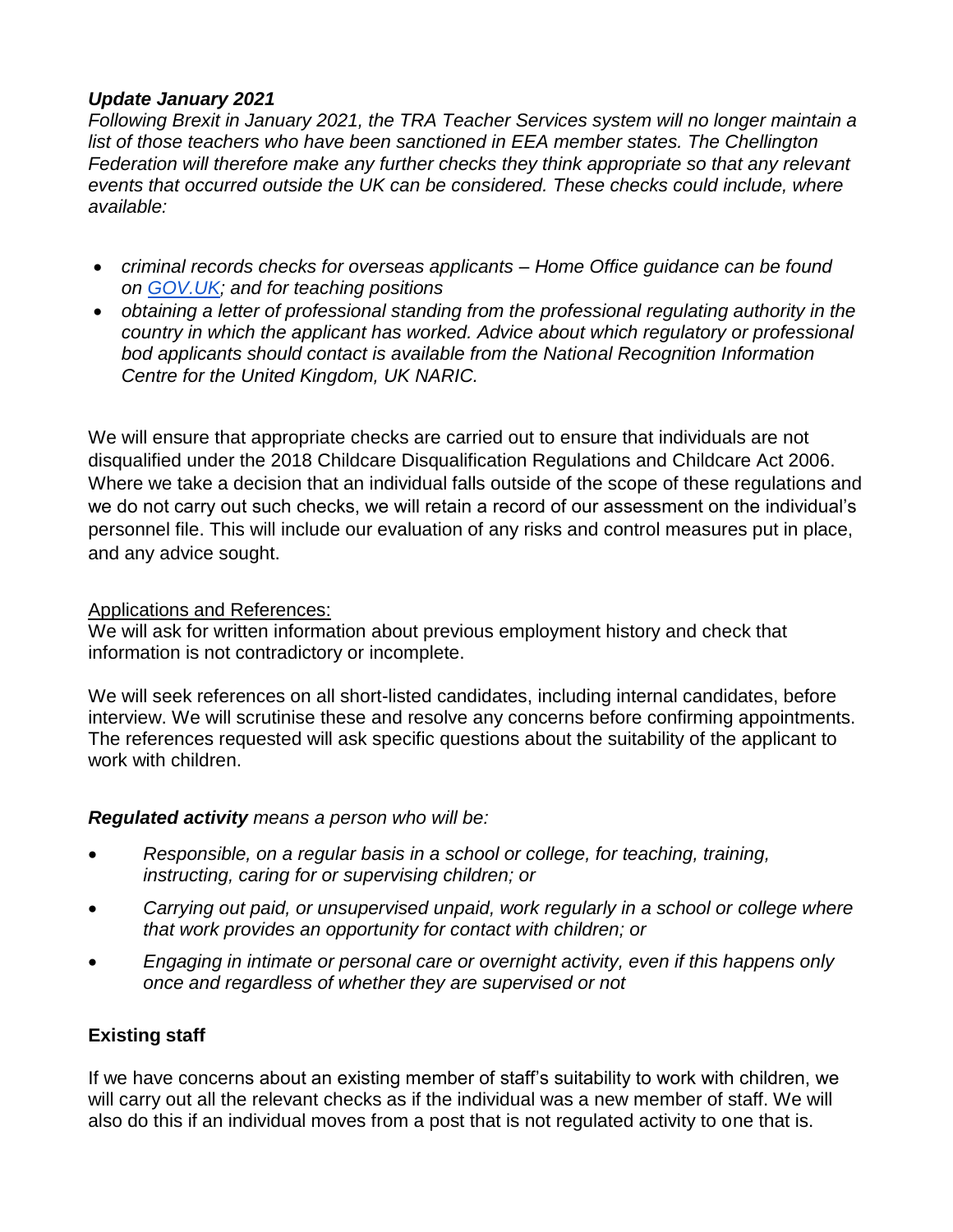We will refer to the DBS anyone who has harmed, or poses a risk of harm, to a child or vulnerable adult where:

- We believe the individual has engaged in [relevant conduct;](https://www.gov.uk/guidance/making-barring-referrals-to-the-dbs#relevant-conduct-in-relation-to-children) or
- The individual has received a caution or conviction for a relevant offence, or there is reason to believe the individual has committed a listed relevant offence, under the [Safeguarding Vulnerable Groups Act 2006 \(Prescribed Criteria and Miscellaneous](http://www.legislation.gov.uk/uksi/2009/37/contents/made)  [Provisions\) Regulations 2009;](http://www.legislation.gov.uk/uksi/2009/37/contents/made) or
- The 'harm test' is satisfied in respect of the individual (i.e. they may harm a child or vulnerable adult or put them at risk of harm); and
- The individual has been removed from working in regulated activity (paid or unpaid) or would have been removed if they had not left

## **Agency and third-party staff**

We will obtain written notification from any agency or third-party organisation that it has carried out the necessary safer recruitment checks that we would otherwise perform. We will also check that the person presenting themselves for work is the same person on whom the checks have been made.

#### **Contractors**

We will ensure that any contractor, or any employee of the contractor, who is to work at the school has had the appropriate level of DBS check (this includes contractors who are provided through a PFI or similar contract). This will be:

- An enhanced DBS check with barred list information for contractors engaging in regulated activity
- An enhanced DBS check, not including barred list information, for all other contractors who are not in regulated activity but whose work provides them with an opportunity for regular contact with children

We will obtain the DBS check for self-employed contractors.

We will not keep copies of such checks for longer than 6 months.

Contractors who have not had any checks will not be allowed to work unsupervised or engage in regulated activity under any circumstances.

We will check the identity of all contractors and their staff on arrival at the school.

For self-employed contractors such as music teachers or sports coaches, we will ensure that appropriate checks are carried out to ensure that individuals are not disqualified under the 2018 Childcare Disqualification Regulations and Childcare Act 2006. Where we decide that an individual falls outside of the scope of these regulations and we do not carry out such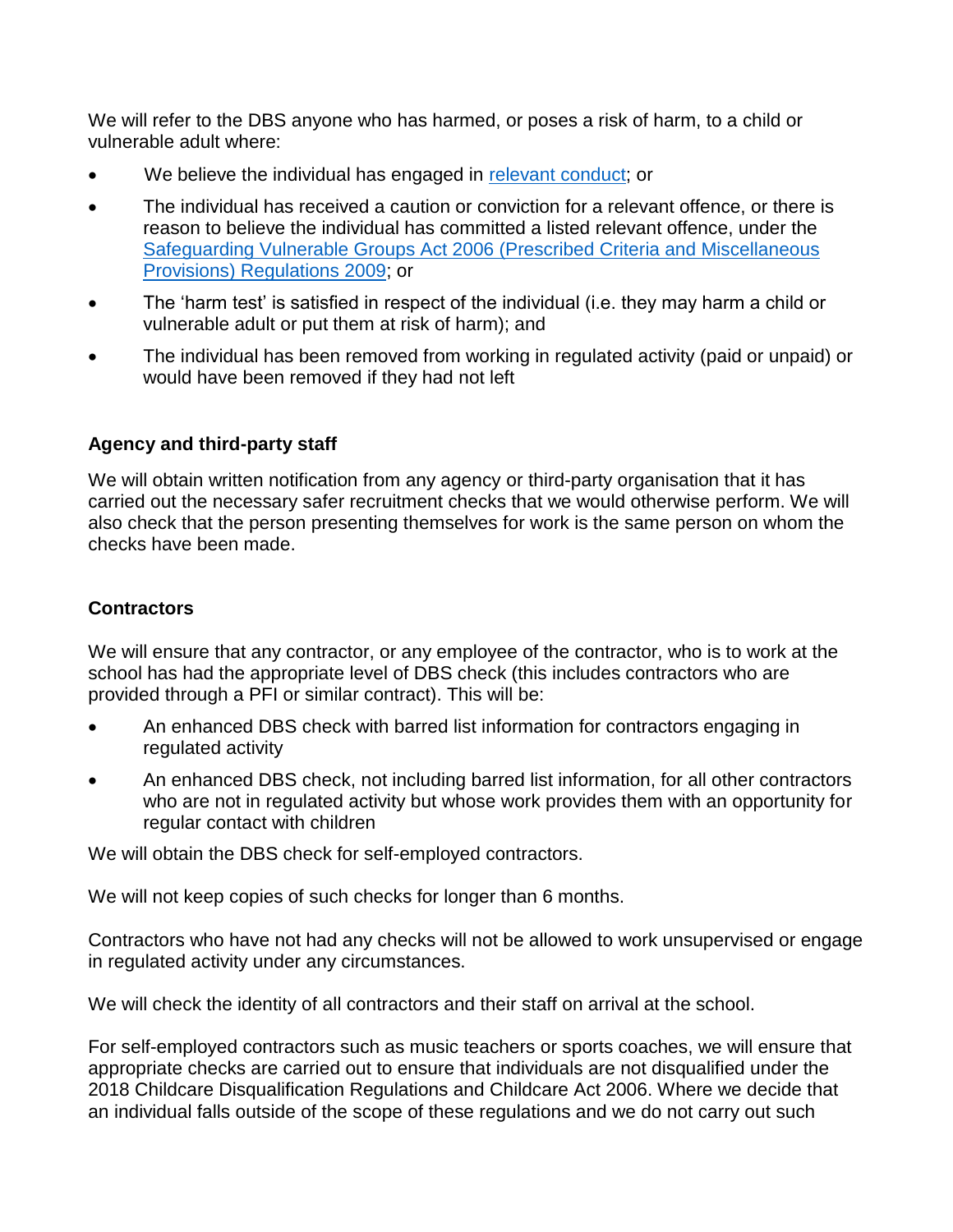checks, we will retain a record of our assessment. This will include our evaluation of any risks and control measures put in place, and any advice sought.

#### **Trainee/student teachers**

Where applicants for initial teacher training are salaried by us, we will ensure that all necessary checks are carried out.

Where trainee teachers are fee-funded, we will obtain written confirmation from the training provider that necessary checks have been carried out and that the trainee has been judged by the provider to be suitable to work with children.

In both cases, this includes checks to ensure that individuals are not disqualified under the 2018 Childcare Disqualification Regulations and Childcare Act 2006.

#### **Volunteers**

We will:

- Never leave an unchecked volunteer unsupervised or allow them to work in regulated activity
- Obtain an enhanced DBS check with barred list information for all volunteers who are new to working in regulated activity or who volunteer regularly in school – defined as more than three times per month
- Carry out a risk assessment when deciding whether to seek an enhanced DBS check without barred list information for any volunteers not engaging in regulated activity. We will retain a record of this risk assessment
- Ensure that appropriate checks are carried out to ensure that individuals are not disqualified under the 2018 Childcare Disqualification Regulations and Childcare Act 2006. Where we decide that an individual falls outside of the scope of these regulations and we do not carry out such checks, we will retain a record of our assessment. This will include our evaluation of any risks and control measures put in place, and any advice sought

#### **Governors**

All governors will have an enhanced DBS check without barred list information. They will have an enhanced DBS check with barred list information if working in regulated activity.

#### **Staff working in alternative provision settings**

Where we place a pupil with an alternative provision provider, we obtain written confirmation from the provider that they have carried out the appropriate safeguarding checks on individuals working there that we would otherwise perform.